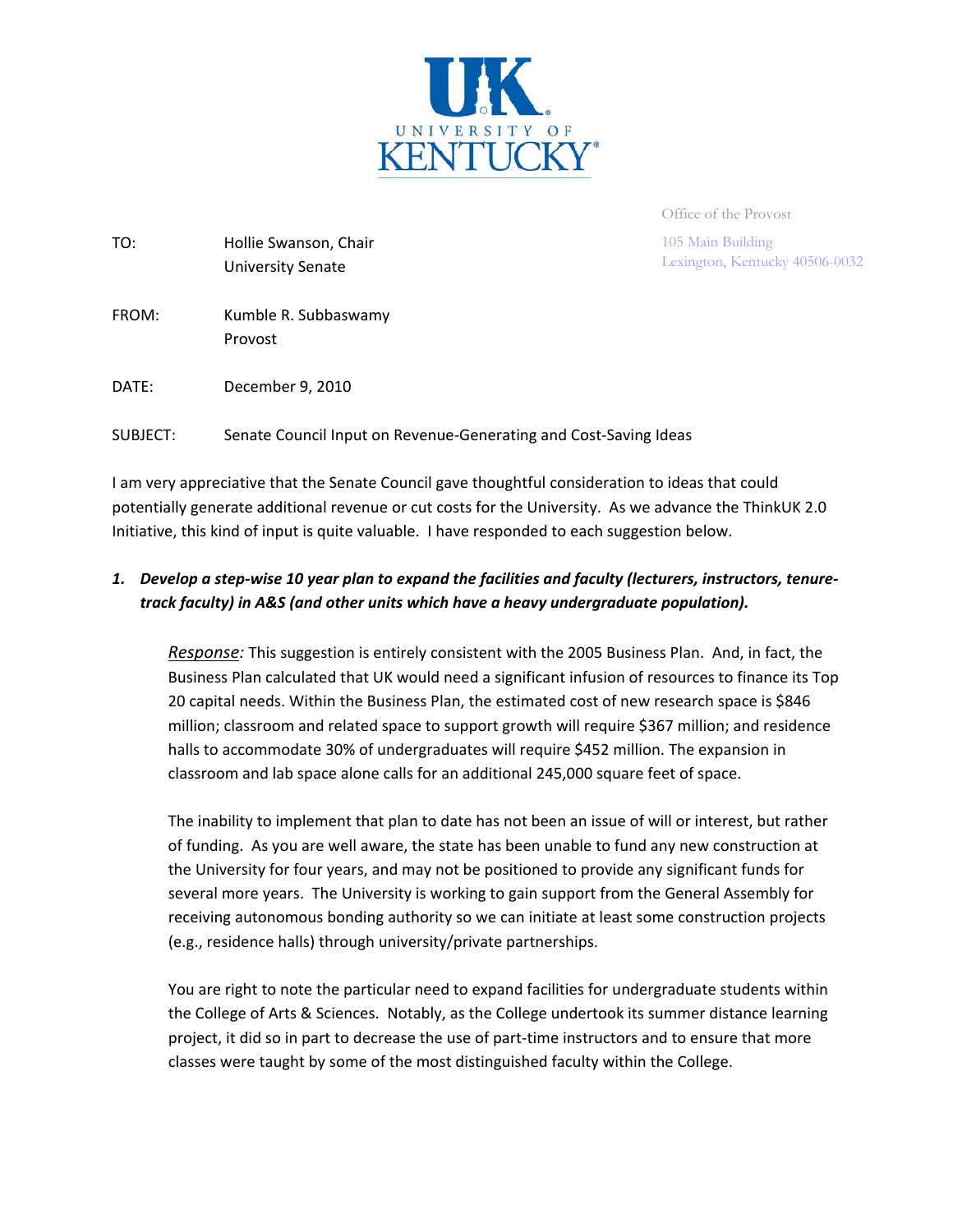#### *2. Expand distance learning and summer school offerings particularly in high undergraduate units.*

*Response:* I completely agree with this suggestion, and am pleased that expansion in distance learning and summer school offerings is currently underway. The University has invested significant funding in ensuring that the necessary infrastructure is available to support this expansion. The most recent example of the successful expansion of distance learning comes from the College of Arts & Sciences. Last summer the College offered 28 online courses (delivered through Blackboard or other course management software). Approximately 1600 students enrolled in these courses; and all the courses were taught by full‐time faculty, some with teaching assistant support. In preparation, last year the College scaled up its administrative infrastructure by hiring two full‐time staff members, a pedagogical specialist and a project manager, as well as cadre of undergraduate and graduate assistants to provide technical support to students and faculty alike. The online initiative generated more than \$1.5 million in tuition revenues. For summer 2011 an additional 25 courses have been proposed, bringing the total offering to 53 courses from across the departments and interdisciplinary programs within the College. Other colleges are deeply engaged in mounting DL courses and programs. Needless to say all applicable college, senate, CPE, and SACS regulations will be followed.

#### *3. Develop New Courses and Programs (Five specific suggestions offered).*

*Response:* Clearly, the development of new courses is under the purview of faculty. We need faculty champions who will lead multidisciplinary teams to create these curricula. The Provost and the Deans will be pleased to support such an endeavor. I would note that the College of Arts & Sciences is currently planning development of a neuroscience undergraduate program. Let me also point out that my suggestions for revising GRVII were partly intended to define administrative homes for inter‐college undertakings.

#### 4. Consider whether the level of service provided by PPD is cost effective – there are reports that PPD *is slow in providing some services, with low quality outcomes and relatively high cost.*

*Response:* Considerable outsourcing and cost‐cutting have taken place at UK. Bob Wiseman, the Vice President for Facilities conducts benchmarking on their costs regularly and does not find the high costs you describe. Additionally, he just finished a full review of custodial services, the report from which will be ready in January. Given that custodial costs are approximately one‐ third of the PPD budget, this will prove extremely helpful. The Facilities Division already outsources a significant amount of work, specifically including waste hauling and dumpster pickup; window washing; asphalt; garbage collection; elevator maintenance; demolition of structures; concrete and some masonry; tree trimming; specialty plantings; fire alarms; some electrical work during peak construction seasons and large projects; some carpentry; some plumbing; some small HVAC; construction and reconstruction of steam lines and major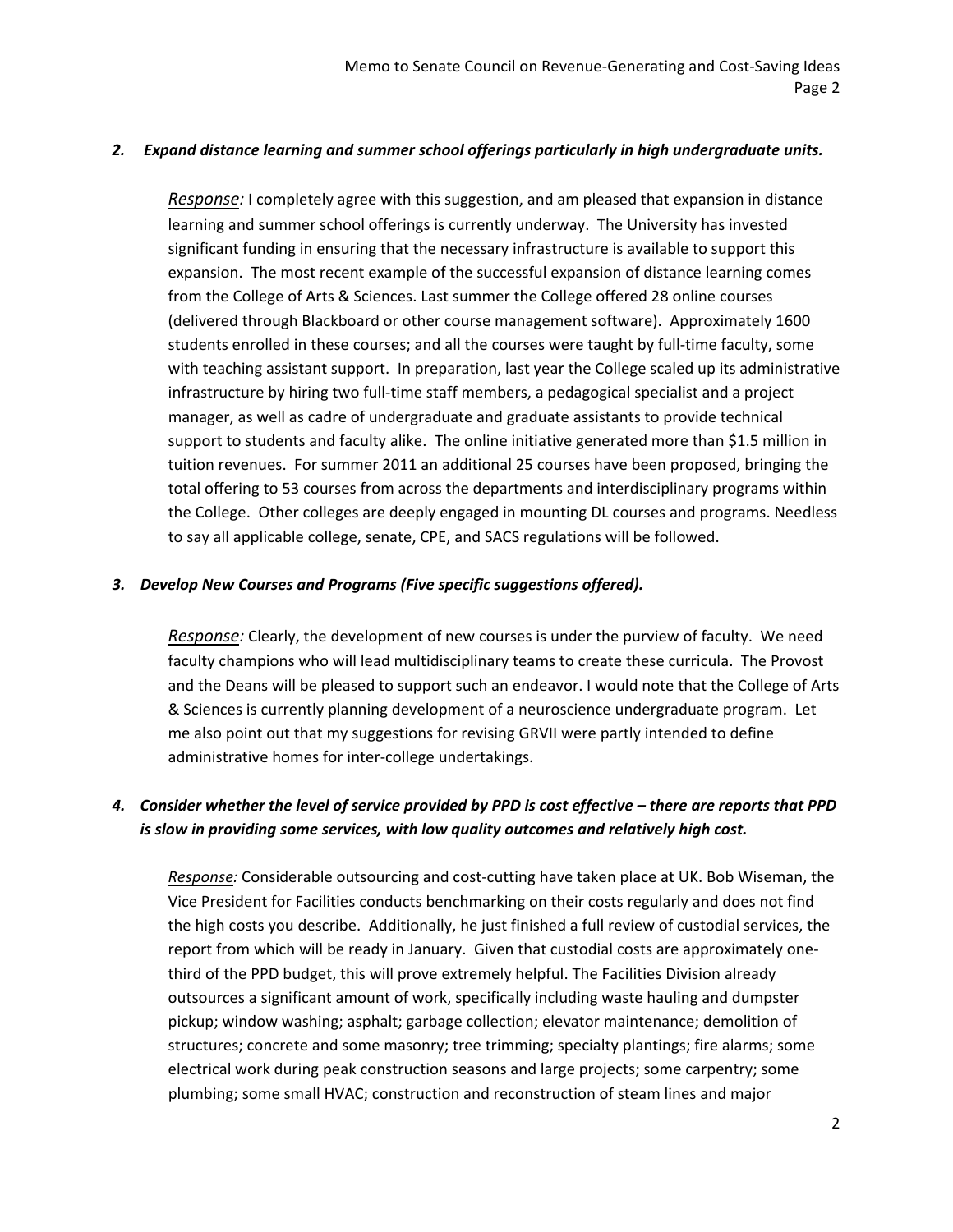underground electric and chilled water systems; disaster recovery services; large HVAC work; and all construction projects exceeding \$200,000 in scope. As a side note, one disadvantage to outsourcing beyond functions is that our custodial area is one of our greatest areas of diversity hiring here at UK.

*5. Offer incentives to staff for submitting a plausible and implementable ideas on how to cut costs (and/or eliminate waste) from their own department/division ‐ where inefficiencies exist, the local players are best positioned to realize it.*

Response: This idea has already been implemented by Human Resources through a program called "Make a Difference." That program offers awards ranging from \$25 to \$2,500 for suggestions that are adopted by the University. Please find a link to the program's website here. <http://www.uky.edu/HR/makethedifference/>

6. Save substantial money on administrators who return to the faculty: I think the UK practice is for such a person who returns to the faculty to receive 9/11 of their administrative salary. What I hear *from colleagues, including a former provost, at some elite research universities is that the practice is as follows: an administrator who returns to the faculty shall receive the median salary of her/his rank (e.g., full or associate professor) in that department (e.g., geology).* 

*Response:* Temporary administrative supplement is the normal policy for administrators hired internally in general, and for those on rotating appointments in particular. The complication arises when we recruit in national searches from the outside. Depending on how badly we want a particular candidate, that individual is in a position to negotiate. Unless an individual is removed for cause, we need to recognize the risk taken by someone rejecting other positions to come here. We will definitely try to negotiate better deals for the university going forward.

## *7. Save about \$400K per year by eliminating the practice of having selected top administrators receiving a 5% amount of their salary paid into TIAA‐CREF along with the customary UK 10% matching.*

*Response:* While I understand the apparent simplicity of implementing such an idea, I think it would be detrimental in the long run. The overall compensation package of any person recruited to hold a senior position at UK is governed by supply‐demand issues. Obviously, the University attempts to be as competitive as possible when recruiting a top scholar or administrator. That is a challenge given that many of the top administrator salaries at UK are well below the median. Just as one example, the salary of the Provost is 79.0% of the Top 20 median (for comparison, faculty salaries are currently 83% of the median).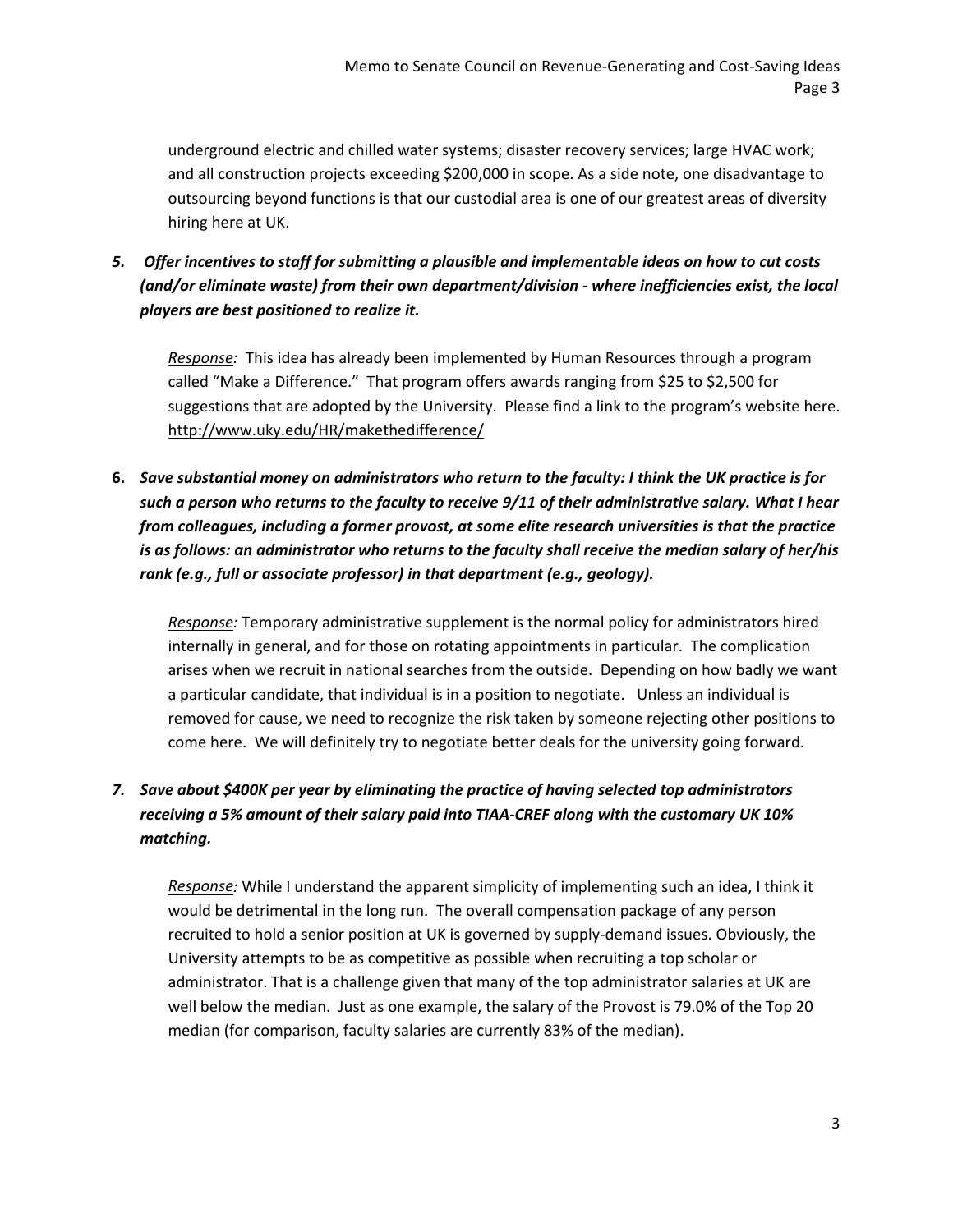### *8. Reconsider \$6 million subsidies to a university sponsored commercial venture that has lost probably about \$11.5 million over preceding years.*

*Response:* I assume that this suggestion relates to Coldstream Laboratories, a for‐profit start‐up company which is an outgrowth of a similar unit that operated profitably within our College of Pharmacy for many years, but on a much smaller scale. The funding is an investment of a small part of the operating cash reserve which UKHC must carry at all times, not a subsidy. The rampup of the company is following the normal pattern of other such companies (including the needed initial investment). The investment and the operation of Coldstream Laboratories are, and will continue to be scrutinized by the Coldstream Laboratories Board of Directors, the administration within UK HealthCare, and the UK Board of Trustees.

## *9. Consider carefully the annual and recurrent costs on new Center proposals. For example, apply the formula the VP for Research showed to SC on what the "real" expenses are for, e.g., providing \$250K per year for a Center ‐‐ in terms of endowments or other monies needed to generate that annual subsidy.*

**Response**: As you are well aware, the role, structure and evaluation of interdisciplinary centers are currently under review. In addition to the work of the University Senate, Vice President Tracy recently worked with a group of center directors to develop a set of metrics for use by centers annually and when centers are evaluated. These metrics, some of which specifically address funding, can also be used when the University Senate and the Office of the Vice President for Research receive a proposal for a new Center.

## 10. Examine closely a number of programs that may bring in a fair amount or even a lot of external *money, yet who then spend more than they bring in.*

*Response:* I agree with this suggestion. With that in mind, as part of the current ThinkUK 2.0 Initiative, each Dean has been specifically directed to review all programs and to closely examine academic programs with low or declining enrollment. This certainly includes examining the balance between revenue generation and cost. Initial reports from Deans are due in the spring semester, so we will have additional information on this issue in due course.

# *11. Have incorporated units within UK (e.g., the UKAA) pay fair market rent for land usage on university property.*

*Response:* The University already requires revenue‐ generating units (Athletics, Housing, etc.) to pay for all of their own costs, including maintenance and operation of buildings. That move saved the University \$6 million.